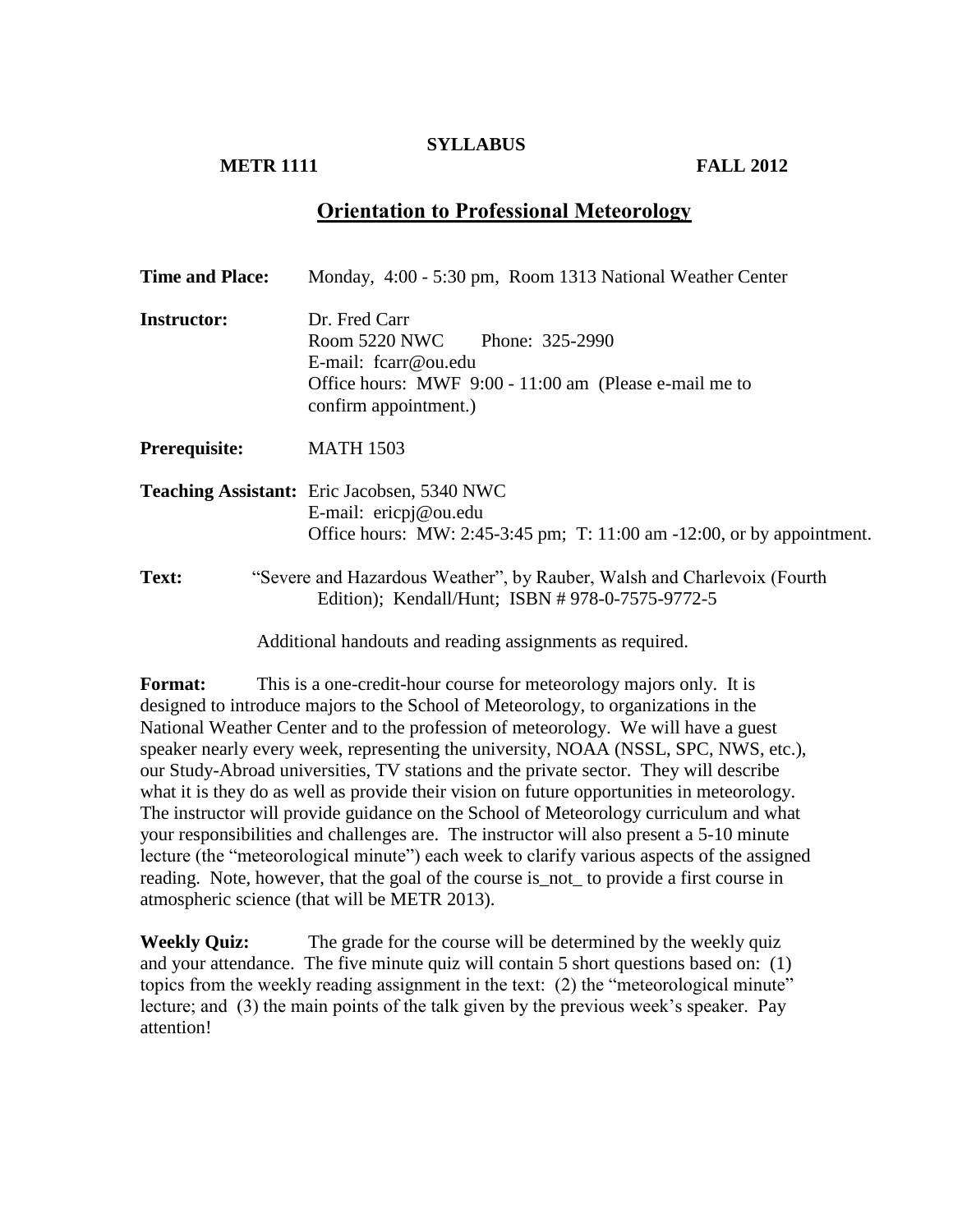## **Exams and Grades:**

| The grading policy is as follows:   | Weekly quizzes: | 100% |
|-------------------------------------|-----------------|------|
| Grades will be assigned as follows: | $90-100$ :      | A    |
|                                     | $80 - 89:$      | B    |
|                                     | $70-79:$        | C    |
|                                     | $60-69:$        | Ð    |
|                                     | $< 60$ :        | F    |
|                                     |                 |      |

There will be no final exam in this class.

The lowest **two** quiz grades (out of 14) will be dropped. This includes grades of "0" caused by absences, whether excusable or not. If you have an extended illness or family emergency, please contact the instructor.

#### **Each class typically will proceed as follows:**

|                               | $4:00 - 4:05$ pm: Announcements; possible weather briefing                                                                                                                |
|-------------------------------|---------------------------------------------------------------------------------------------------------------------------------------------------------------------------|
|                               | $4:05 - 4:45$ pm: Guest presentation                                                                                                                                      |
|                               | $4:45 - 4:55$ pm: Break; one-on-one time with guest lecturer                                                                                                              |
| $4:55 - 5:00$ pm: Weekly quiz |                                                                                                                                                                           |
|                               | $5:00 - 5:10$ pm: "Meteorological Minute" - Brief lecture on topic for next week's quiz                                                                                   |
|                               | $5:10 - 5:30$ pm: Question and answer period; pick up last week's quiz at back of room as<br>you leave. There may occasionally be a "pop quiz" given at the end of class. |

#### **Web site:**

This class will be using the Desire2Learn course management software, located at **[http://learn.ou.edu](http://learn.ou.edu/)** , which is a system designed to facilitate interaction between instructors and students. Announcements, lectures and other related information will be posted here, so we ask you to become familiar with its use.

*The University of Oklahoma is committed to providing reasonable accommodation for all students with disabilities. Students with disabilities who require accommodations in this course are requested to speak with the professor as early in the semester as possible. Students with disabilities must be registered with the Office of Disability Services prior to receiving accommodations in this course. The Office of Disability Services is located in Goddard Health Center, Suite 166, phone 405/325-3852 or fax only 405/325-4173.*